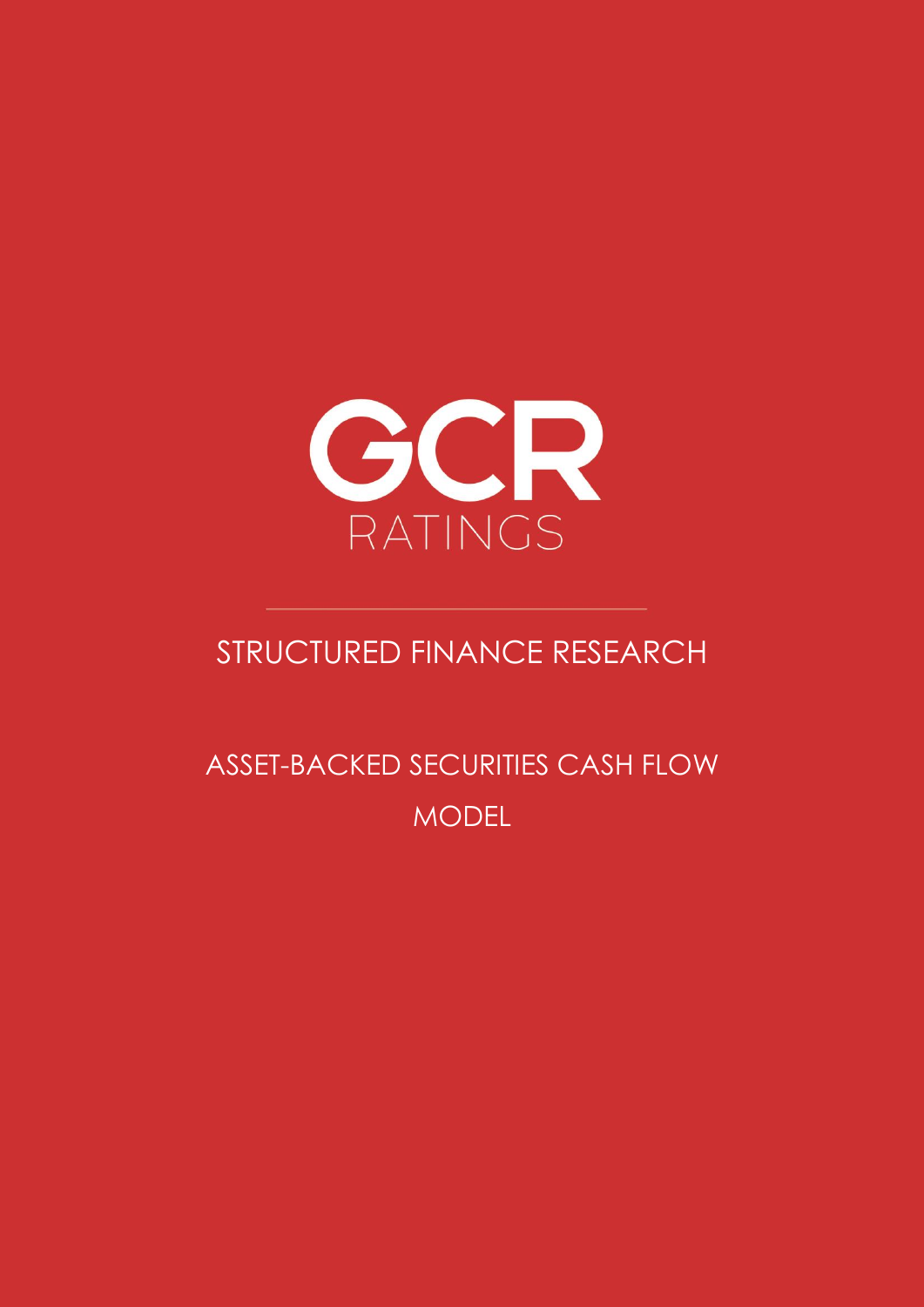# <span id="page-1-0"></span>**Table of Contents**

| <b>Table of Contents</b>            | 2   |
|-------------------------------------|-----|
|                                     |     |
| <b>Related Methodology</b>          |     |
| Introduction                        | 3   |
| <b>Cash Flow Model Mechanism</b>    |     |
| <b>Asset Related Assumptions</b>    |     |
|                                     |     |
|                                     |     |
|                                     |     |
| <b>Cumulative Defaults</b>          | 6   |
| <b>Cumulative Recoveries</b>        |     |
| Losses vs Losses                    |     |
|                                     |     |
|                                     |     |
| <b>Interest Rate Considerations</b> |     |
|                                     |     |
|                                     |     |
|                                     |     |
| <b>Structural Features</b>          | 9   |
|                                     |     |
|                                     |     |
|                                     |     |
|                                     |     |
|                                     |     |
| <b>Cash Flow Modelling</b>          | 12  |
|                                     |     |
| <b>Principal Collections</b>        | 12  |
| <b>Interest Collections</b>         | 13  |
| <b>Revolving Period</b>             | 13  |
|                                     | .13 |
| <b>Interpretation of Results</b>    | 14  |
| <b>Disclaimer</b>                   | 14  |
| <b>Analytical Contacts</b>          | 15  |
| <b>GLOSSARY OF TERMS/ACRONYMS</b>   | 16  |
|                                     |     |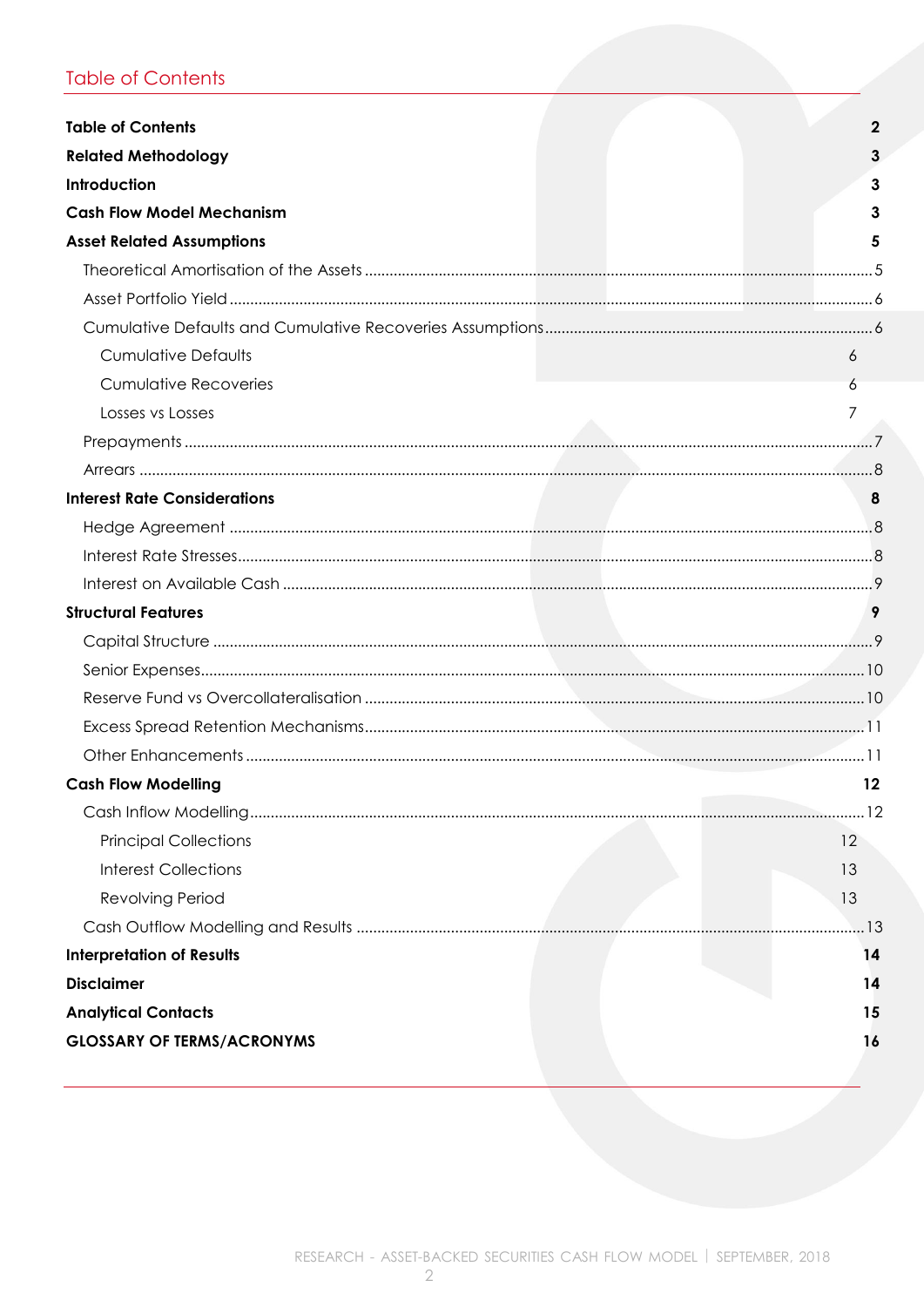<span id="page-2-0"></span>1. This Research report should be read in conjunction with GCR Ratings' Global Consumer Asset-Backed Securities Rating Criteria, updated and published in September 2018, available on www.GCRratings.com.

# <span id="page-2-1"></span>**Introduction**

- 2. GCR Ratings ("GCR") introduces its new Asset-Backed Securities ("ABS") Cash Flow Model. The cash flow model plays an important part in the rating process as it determines whether the payments under the debt can be made under a targeted rating scenario. The cash flow modelling exercise constitutes the synthesis of the performance data analysis and the legal review performed by GCR. It incorporates both:
	- The results of the static loss analysis performed by the rating agency, i.e., amongst others, the default probability and recovery base case;
	- The structure defined in the transaction documents which dictate the allocation of cash flows to the secured creditors, including the holders of the rated debt.
- 3. This report provides an explanation on how GCR models and stresses the cash flows related to ABS securitisations. There are primarily three parts to the cash flow model: 1) input assumptions mainly related to the assets and to the structure; 2) modelling of the cash inflows and the cash outflows; and 3) results provided by the model in each targeted rating scenario. The ABS model tests whether, in various situations, the cash inflows that have been stressed in a given rating scenario are sufficient to service the debt in a timely manner.
- 4. It is important to mention that GCR's approach to modelling only relates to cash flows given that the ratings address payments of obligations on a timely manner. As a result, accounting related matters are not modelled unless they have an impact on such cash flows.

# <span id="page-2-2"></span>Cash Flow Model Mechanism

- 5. The Consumer ABS cash flow model is made up of three parts:
	- Inputs. All parameters impacting on the cash flows constitute an input in the model. These relate to:
		- o The Liabilities and Transaction Structure;
		- o The Asset Portfolio; and
		- o The movements of the reference rate related to the assets and debt instruments.
	- Outputs. Inflows and outflows are calculated using the above-mentioned parameters:
		- o Cash Inflows: The model calculates the stressed Interest and Principal generated by the Asset Portfolio; and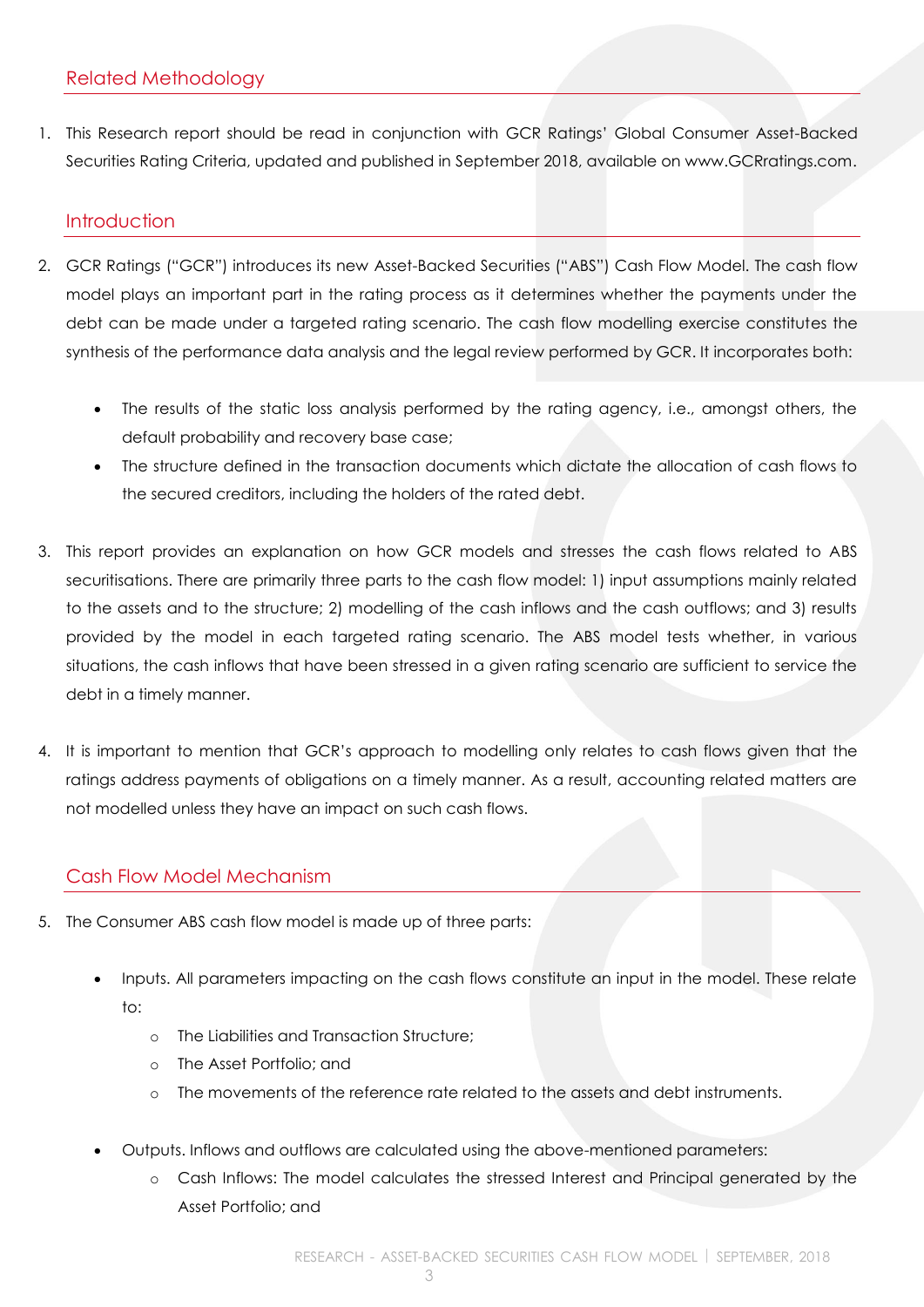- o Cash Outflows: Inflows are distributed to the different Secured creditors as per the Priority of payments and other characteristics of the Transaction.
- Results. The model displays whether the debt instrument(s) can be serviced in a contemplated rating scenario. The resilience of the cash flows in each rating scenario is tested using a combination of Default and Recovery distributions, Prepayment profiles and Interest rate stresses (81 combinations are run under a contemplated rating scenario). The model also provides analytical tools to the analyst to understand and interpret the results displayed.

#### Diagram 1: Cash flow Modelling Process

| ÷ | ۶. |
|---|----|
|   |    |
|   |    |
|   |    |
|   |    |

Portfolio characteristics (fixed, floating, WA yield, swap, if any), Cumulative Defaults, Cumulative Recoveries, Prepayments, Arrears, Distribution vectors.

**Asset Portfolio**

# **Liabilities and Transaction Structure**

Capital Structure, Triggers, Priority of payments, Expenses, Facilities and Reserves.

#### **Interest Rate Stresses**

Jibar movements simulated in a declining, stable and rising interest rate environment.

| <u>م</u> |  |
|----------|--|
|          |  |
|          |  |
| r        |  |
| F        |  |
|          |  |
|          |  |
| O        |  |
|          |  |
|          |  |

**RESULTS**

#### **Inflows from Asset Portfolio(s)**

The model can model several portfolios at a time. Interest and Principal collections are calculated separately after impact of defaults, recoveries, prepayments, arrears and yield compression.

#### **Cash Flow Allocation**

Allocation of Cash inflows and available reserves modelled as per the Priority of payments and taking into account the available enhancement mechanisms, if any (e.g. interest deferral mechanisms, pro-rata amortisation etc.)

#### **Cash Flow Model Results**

For each targeted scenario, 81 scenarios are run combining different Default and Recovery distributions, Prepayment profiles and interest rate stresses. The model shows if the rating can be sustained in all scenarios. The model also monitors if all defaults are allocated to the portfolio and if reserves are built up to their required levels.

#### **Cash Flow Dashboard**

To assist the analyst in understanding the cash flow model behaviour and the results provided, a dashboard shows the detail of the inflows and outflows in the transaction. It also shows the amount of excess spread (positive or negative levels) in the transaction and its impact on the redemption of the Securities.

*Source: GCR*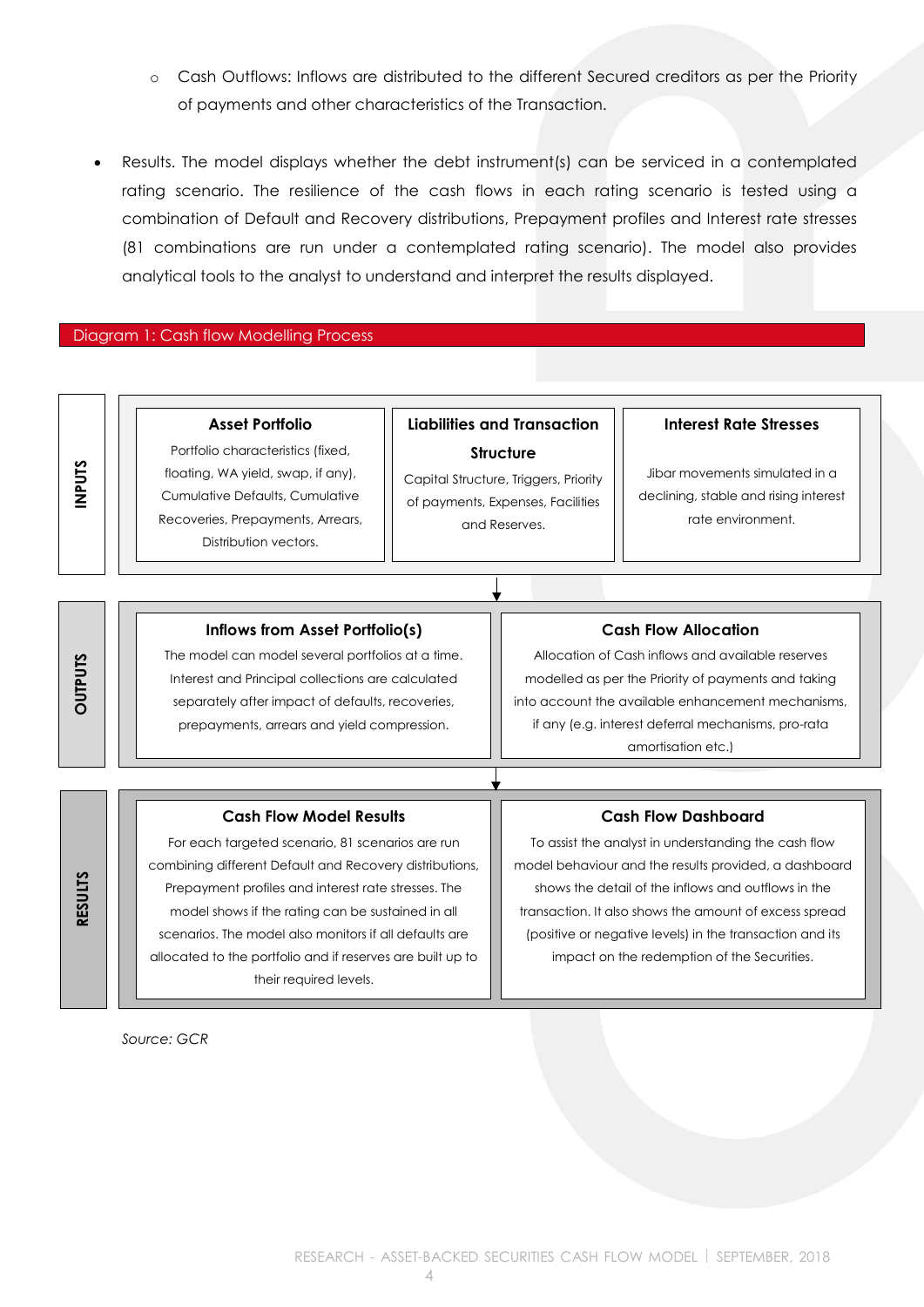<span id="page-4-0"></span>6. GCR inputs in its model all the key drivers to the amortisation and performance of the asset portfolio sold to the SPV.

# <span id="page-4-1"></span>Theoretical Amortisation of the Assets

7. GCR uses the line-by-line information provided on the securitised assets portfolio to calculate its theoretical amortisation. The scheduled amortisation of each loan and for each period is calculated using its characteristics such as outstanding balance, residual term, yield and payment frequency. Each loan amortisation result is then aggregated to form a portfolio amortisation. The aggregated outstanding principal balance of the portfolio is calculated for each month as follows:

 $i =$  month

n = number of loans in the loan portfolio

m = longest maturity of all assets in the portfolio

OBP = Outstanding principal balance of the aggregated loan portfolio

OBL = Outstanding principal balance of a given loan

 $1 \leq i \leq m$ 

| п<br>$OBP_{(i)} = \bigg\} OBL_{k(i)}$<br>$k=1$ |  |
|------------------------------------------------|--|
|                                                |  |

| Table 1: Example of Asset Portfolio Scheduled Amortisation |                          |                          |        |                          |
|------------------------------------------------------------|--------------------------|--------------------------|--------|--------------------------|
| Period                                                     | Loan 1                   | Loan 2                   | Loan 3 | <b>Total Portfolio</b>   |
| $\mathbf 0$                                                | 150.0                    | 50.0                     | 75.0   | 275.0                    |
|                                                            | 138.1                    | 41.8                     | 65.8   | 245.7                    |
| 2                                                          | 126.0                    | 33.5                     | 56.6   | 216.2                    |
| 3                                                          | 113.9                    | 25.2                     | 47.3   | 186.5                    |
| $\overline{4}$                                             | 101.7                    | 16.9                     | 38.0   | 156.5                    |
| 5                                                          | 89.3                     | 8.5                      | 28.6   | 126.4                    |
| 6                                                          | 76.9                     |                          | 19.1   | 96.0                     |
| $\overline{7}$                                             | 64.3                     | $\overline{\phantom{0}}$ | 9.6    | 73.9                     |
| 8                                                          | 51.7                     | $\overline{\phantom{0}}$ |        | 51.7                     |
| 9                                                          | 38.9                     | $\overline{\phantom{0}}$ |        | 38.9                     |
| 10                                                         | 26.0                     |                          |        | 26.0                     |
| 11                                                         | 13.1                     | $\overline{\phantom{a}}$ |        | 13.1                     |
| 12                                                         | $\overline{\phantom{0}}$ |                          |        | $\overline{\phantom{a}}$ |

*Source: GCR*

*Loan 1: 12-month maturity, 10% p.a.*

*Loan 2: 6-month maturity, 7.5% p.a.*

*Loan 3: 8-month maturity, 8% p.a.*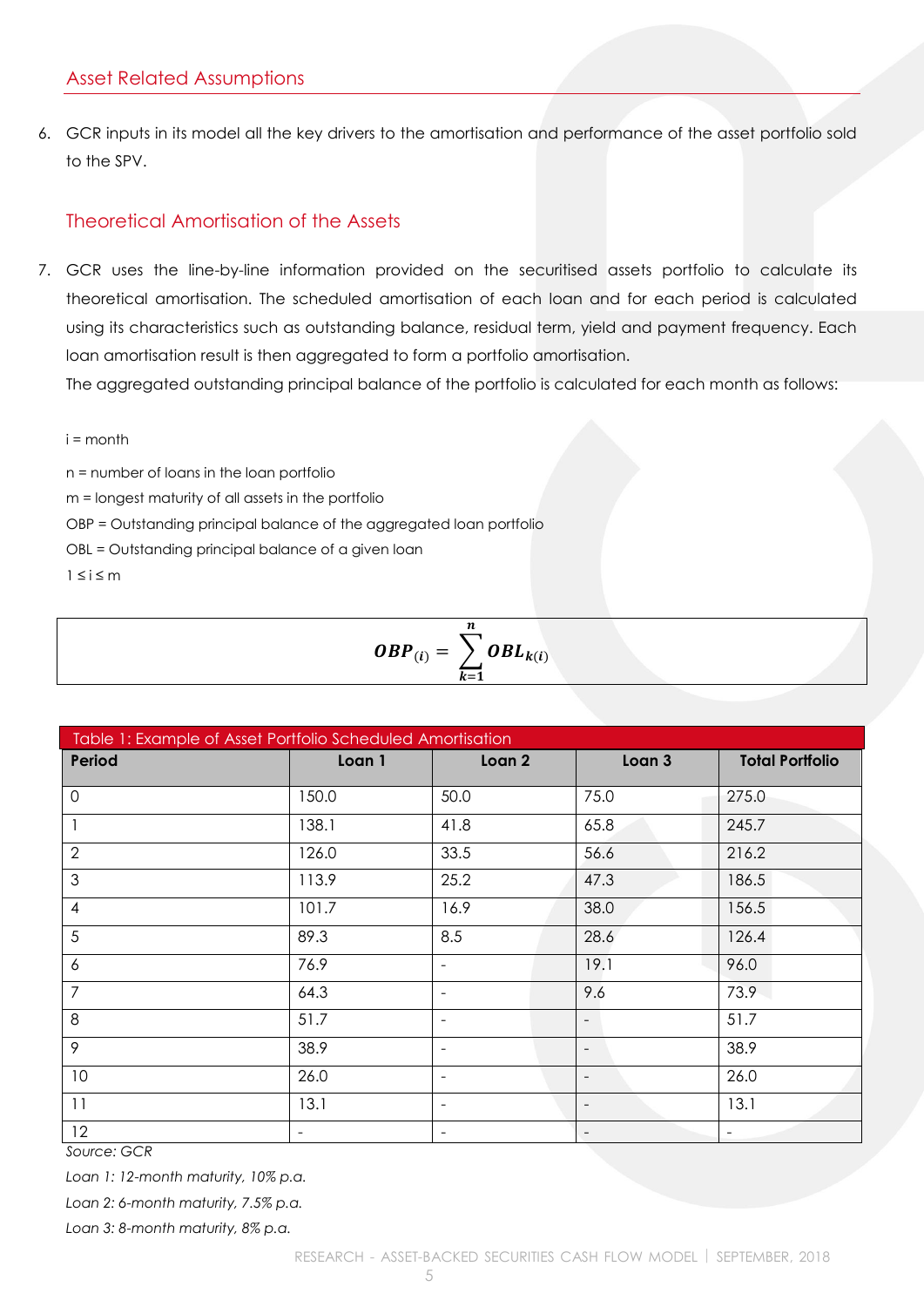# <span id="page-5-0"></span>Asset Portfolio Yield

8. One of the inputs to the model is the Weighted-average yield of the asset portfolio. Even though such yield is known at the start of a transaction, there is no guarantee that it will remain the same throughout the life of the portfolio. Assets with the highest rate may be affected by defaults or prepayments causing the weighted-average (WA) yield on the portfolio to decrease overtime. To model such situation, GCR splits the WA yield on the assets (i.e. the margin over the reference rate for floating rate assets and the rate for fixed rate assets) into several buckets and allocates a portion of defaults and prepayments to the highest yield bucket thus decreasing the WA yield. For risk-priced receivables, GCR generally allocates 100% of the defaults towards the compression of the yield irrespective of the rating scenario. A lower percentage may be considered if a dissociation between defaults and yield level is evidenced. Also, GCR allocates between 50% and 100% of the prepayments towards such compression. The percentage is determined according to the characteristics of the lending product offered by the originator or according to the market conditions in which it operates (e.g. refinancing opportunities in the market).

# <span id="page-5-1"></span>Cumulative Defaults and Cumulative Recoveries Assumptions

#### <span id="page-5-2"></span>**Cumulative Defaults**

- 9. The cumulative default base case calculated from the static loss analysis, the stressed cumulative defaults, and their time distribution form ("Default vector") the primary assumptions of the cash flow model.
- 10. The table below exhibits the three default distributions generally assumed.

| <b>Table 2: Default Vectors</b> |                                                                                |
|---------------------------------|--------------------------------------------------------------------------------|
| <b>Default vector</b>           | <b>Description</b>                                                             |
| Front Loaded                    | Defaults occur 50% faster than the average historical distribution<br>observed |
| Stable                          | Defaults distributed as per base case                                          |
| <b>Back Loaded</b>              | Defaults occur 50% slower than the average historical distribution<br>observed |
|                                 |                                                                                |

*Source: GCR*

11. Please note that the default vector may be adjusted manually to allow all defaults to be allocated within the life of the asset portfolio.

#### <span id="page-5-3"></span>**Cumulative Recoveries**

- 12. The cumulative recovery base case, the stressed cumulative recoveries, and their time distribution ("Recovery vector") are also incorporated into the cash flow model.
- 13. The table below exhibits the three recovery distributions generally assumed.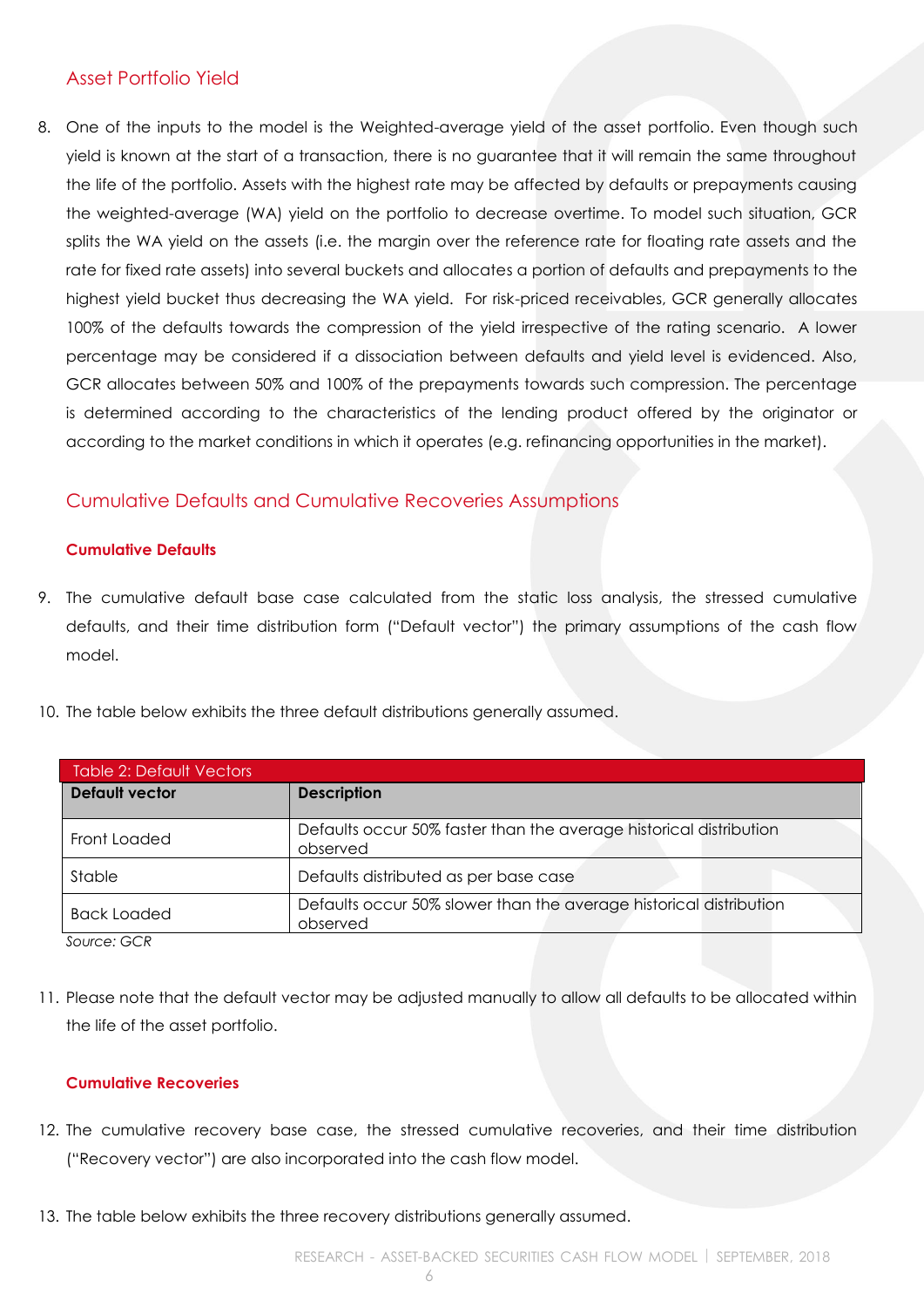| <b>Table 3: Recovery Vectors</b> |                                                                                  |
|----------------------------------|----------------------------------------------------------------------------------|
| <b>Recovery Vector</b>           | <b>Description</b>                                                               |
| Front loaded                     | Recoveries occur 50% faster than the average historical distribution<br>observed |
| Stable                           | Recoveries distributed as per base case                                          |
| <b>Back loaded</b>               | Recoveries occur 50% slower than the average historical distribution<br>observed |

*Source: GCR*

#### <span id="page-6-0"></span>**Losses vs Losses**

14. The cumulative defaults and recoveries will result in a cumulative loss that will materialise overtime. GCR notices that losses that are at the same level may have a different impact on the cash flows if their default and recovery composition is different. Let's consider two scenarios:

| Table 4: Example of Loss Scenarios |            |            |  |
|------------------------------------|------------|------------|--|
|                                    | Scenario 1 | Scenario 2 |  |
| <b>Cumulative Defaults</b>         | $6.0\%$    | 8.0%       |  |
| <b>Cumulative Recoveries</b>       | 50.0%      | 62.5%      |  |
| <b>Cumulative losses</b>           | 3.0%       | 3.0%       |  |

*Source: GCR*

15. Scenario 2 is likely to exert more pressure on the cash flows than scenario 1 given the higher defaults. The cost of carry of higher defaults until the recoveries are realised have a significant negative impact on the cash flows generated under the model.

# <span id="page-6-1"></span>**Prepayments**

16. The base case annual prepayment rate is incorporated and stressed as follows:

| Table 5: International Annual Prepayment Rate Stresses |         |     |      |
|--------------------------------------------------------|---------|-----|------|
| <b>Rating Scenario</b>                                 | Low     | Mid | High |
| AAA(sf)                                                | $-50\%$ | 0%  | 50%  |
| AA(sf)                                                 | $-42%$  | 0%  | 42%  |
| A(sf)                                                  | $-32%$  | 0%  | 32%  |
| BBB(sf)                                                | $-23%$  | 0%  | 23%  |
| BB(sf)                                                 | $-12%$  | 0%  | 12%  |
| B(sf)                                                  | 0%      | 0%  | 0%   |

*Source: GCR*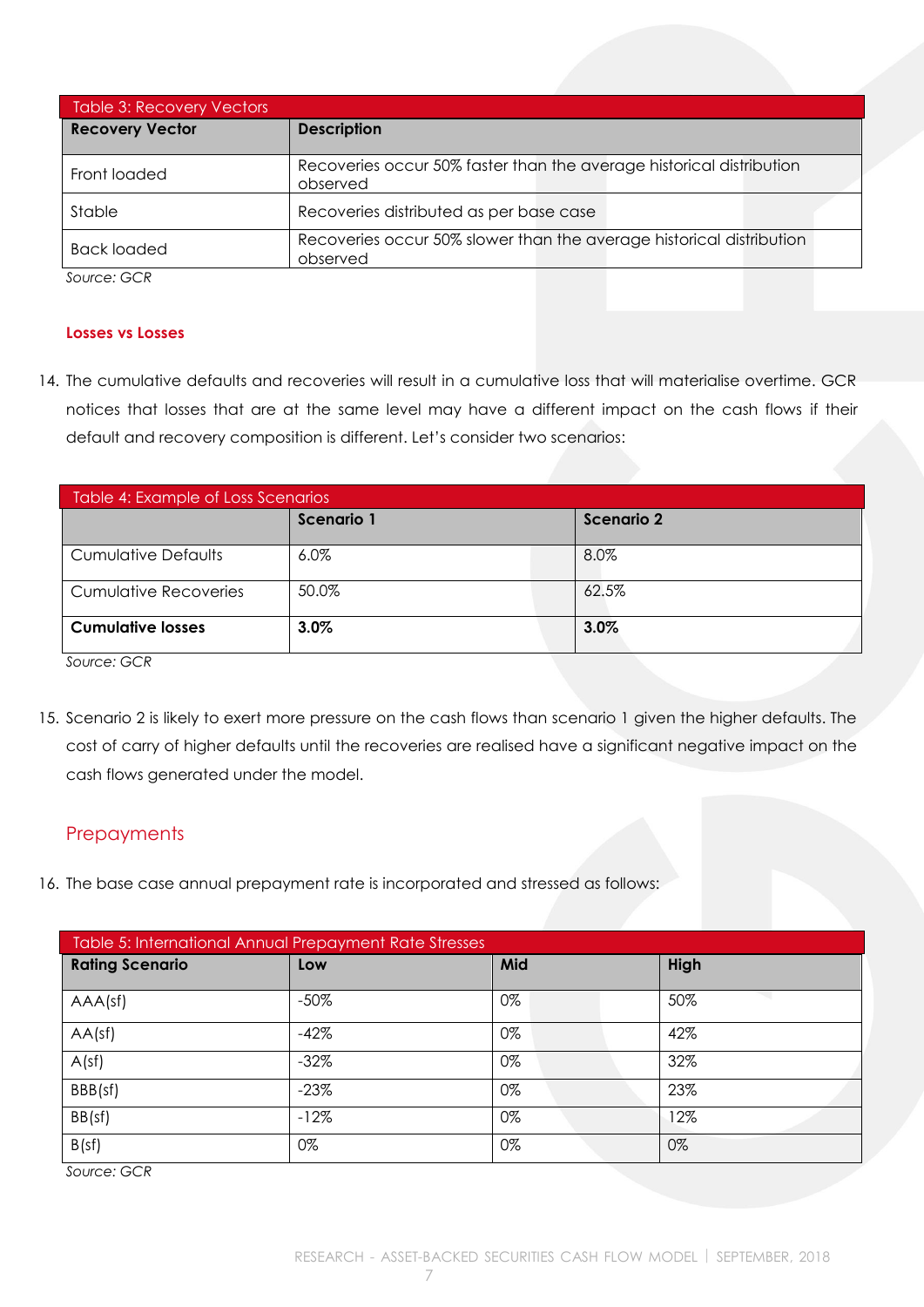17. Prepayments lead to a loss of income over the life of the transaction and could potentially lead to a decrease in the average portfolio yield should the loan with higher margins prepay.

#### <span id="page-7-0"></span>**Arrears**

18. The ABS model incorporates loan in arrears that would not go into default but would rehabilitate. Such arrears create a temporary cash shortfall in the structure. GCR models these arrears as a multiple of the defaults. Such arrears are determined on an asset class basis and according to the relevant jurisdiction.

# <span id="page-7-1"></span>Interest Rate Considerations

# <span id="page-7-2"></span>Hedge Agreement

19. The model incorporates the characteristics of interest rate swaps involved and their impact on the cash flow. This includes the swap rate provided by the swap counterparty and the swap notional. In particular, GCR pays attention to the notional defined under the swap documentation to assess whether there is any residual interest rate mismatch. This can happen when the notional is defined in excess of the performing balance of the assets. The example below provides an illustration of such potential mismatch.

| $P = Prime rate$                       | Ma = Asset Margin over prime             |
|----------------------------------------|------------------------------------------|
| $J = 3$ -month Jibar                   | $Ms = Swap$ margins                      |
| Perf = Performing Assets               | Arr = Assets in arrears (incl. defaults) |
| Swap Notional = $TP = Total$ portfolio | $TP = Perf + Arr$                        |

| SPV receives from assets      | $Perf * (P + Ma)$                                |
|-------------------------------|--------------------------------------------------|
| Swap counterparty pays to SPV | $TP * (J + Ms) = (Perf + Arr) * (J + Ms)$        |
| SPV pays to Swap counterparty | $-TP * P = -(Perf + Arr) * P$                    |
| <b>Total received by SPV</b>  | Perf * (J + Ms + Ma) - <u>Arr * (P-(J + Ms))</u> |

*Source: GCR*

20. In the above example, the SPV is exposed to both an increase in arrears and a widening of the Prime/Jibar gap as this would cause the cash flows received by the SPV to decrease. This is also applicable in a fixed to floating rate swap.

# <span id="page-7-3"></span>Interest Rate Stresses

21. Irrespective of whether a swap is entered into by the SPV or not, GCR applies a set of varying interest rates to the contemplated transaction as explained in its Global Consumer ABS Rating Criteria. This approach may seem senseless in transactions where both assets and securities yield an interest based on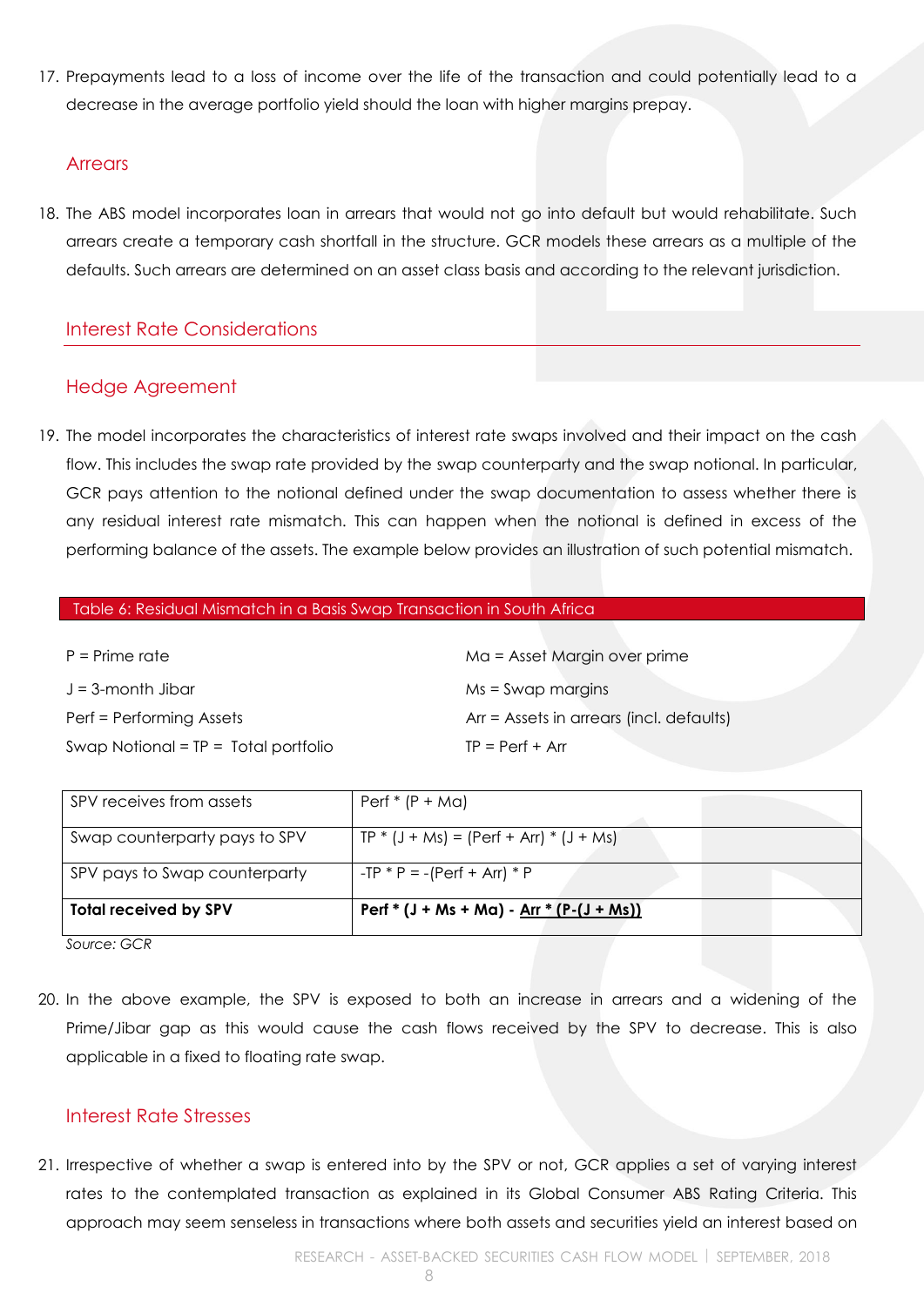the same index. However, the impact of arrears/defaults on cash flows is exacerbated in an increasing interest rate environment. The following table shows an illustration of this statement.

#### Table 7: Impact of Increasing Interest Rate Stresses on Cash Flows

| $J = 3$ -month Jibar     | $TP = Total$ portfolio                   |
|--------------------------|------------------------------------------|
| Perf = Performing Assets | S = Securities Balance                   |
| Ma = Margin over Jibar   | Arr = Assets in arrears (incl. defaults) |
| $CF = Cost of funding$   | $TP = Perf + Arr$                        |

| SPV receives   | $(J + Ma)*$ Perf                                          |  |
|----------------|-----------------------------------------------------------|--|
| SPV pays       | $-$ (J + CF) $*$ S - Senior expenses                      |  |
| Net Margin $=$ | Perf * Ma - S * CF - J * (S - Perf) - Senior expenses     |  |
| Net Margin $=$ | Perf * Ma - S * CF - $J*(S - TP + Arr)$ - Senior expenses |  |

*Source: GCR*

22. The SPV is thus, even in a perfectly hedged situation, exposed to an increase in interest rates as well as arrears. In any case, GCR models a decreasing and stable interest rate environment, which may be punitive in the event of unhedged fixed/floating mismatch or where defaults are low.

# <span id="page-8-0"></span>Interest on Available Cash

23. GCR's model recognizes that cash collections deposited into the SPV's account as well as the available reserves, if any, can yield additional revenue. In the absence of a Guaranteed Investment Contract in place with a suitably rated counterparty, GCR assumes the rate to be the applicable overnight rate in the relevant jurisdiction. Interest rate stresses are also applied to this rate.

#### <span id="page-8-1"></span>Structural Features

24. GCR's cash flow model reflects any relevant feature of the transaction, in particular the Capital Structure, the senior expenses incurred by the SPV, any reserve in place, the priority of payments, as well as any cash trapping mechanism.

# <span id="page-8-2"></span>Capital Structure

25. GCR uses the targeted capital structure (i.e. size of each tranche of Securities and targeted ratings) as an input in its cash flow model. Each tranche of note is modelled according to their terms and conditions as exhibited in, amongst others, their respective Applicable Pricing Supplement. This includes coupon, step-up coupon, if any, scheduled maturity, step-up date, if any, and final legal maturity.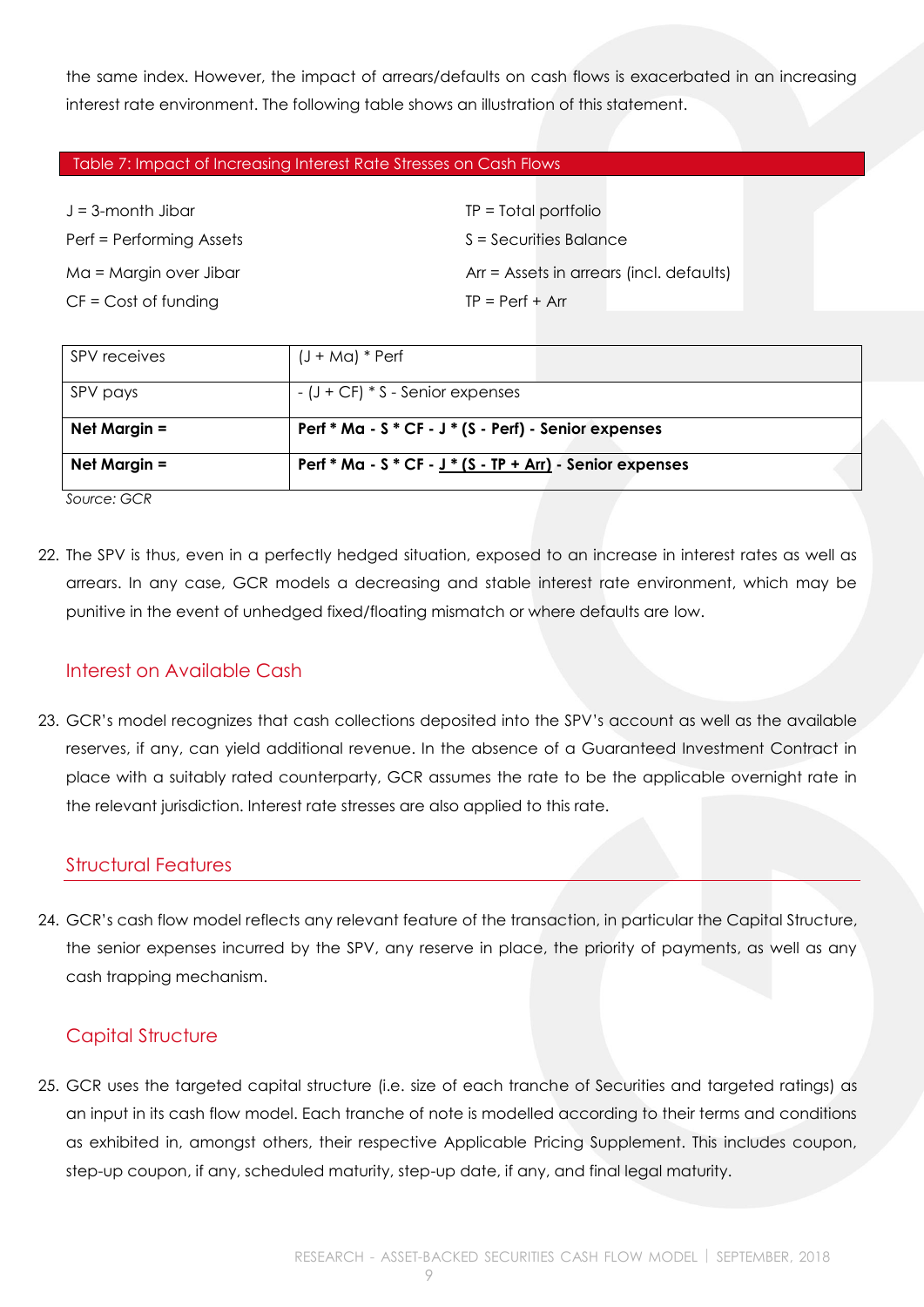#### <span id="page-9-0"></span>Senior Expenses

- 26. Senior expenses are split between variable expenses and fixed expenses and modelled separately. Variable expenses such as the servicer fee or Administrator fee are generally expressed as a percentage of the outstanding balance of the asset portfolio or the Securities issued. Fixed costs generally relate to Directors, audit fees etc.
- 27. While variable costs significantly decrease in absolute amount over the life of the transaction, they remain constant as a percentage of the assets/Securities. The pressure exerted on the structure thus remains constant throughout the life of the transaction. Fixed costs on the opposite add more pressure on the cash flows at the tail of the portfolio when less cash is generated due to a comparatively low balance of the portfolio added with an accumulation of defaulted assets in the structure. Please note that although many structures allow for a clean-up call to evacuate such risk at the tail of the asset portfolio, GCR does not take such option into consideration as it does not rely on the refinancing ability of the debt capital markets.
- 28. The table below exhibits the significance of variable and fixed costs relative to the asset portfolio.

| Table 8: Relative Impact of Variable and Fixed Costs |          |          |  |
|------------------------------------------------------|----------|----------|--|
|                                                      | Period 1 | Period n |  |
| Asset balance                                        | 1000000  | 10 000   |  |
| Fixed costs*                                         | 0.1%     | 10.0%    |  |
| Variable costs*                                      | $0\%$    | .0%      |  |

*Source: GCR*

Fixed costs: 1,000 p.a.

Variable costs: 1% of asset balance p.a.

\* As a percentage of asset balance

29. GCR applies an annual escalation rate to expenses based on the applicable Consumer price index ("CPI").

# <span id="page-9-1"></span>Reserve Fund vs Overcollateralisation

- 30. Initial credit enhancement is often brought in the form of overcollateralisation or a reserve fund. Both are generally funded by a subordinated loan or junior securitises provided/subscribed by the originator/ seller.
- 31. Overcolateralisation is created when the purchase of the assets is funded by such subordinated instrument while in the case of a reserve fund, the proceeds are left in the SPV's bank account to be used to mitigate losses if need be. Both mechanisms present advantages and drawbacks and have different consequences on cash flows. The table below draws a comparison between them: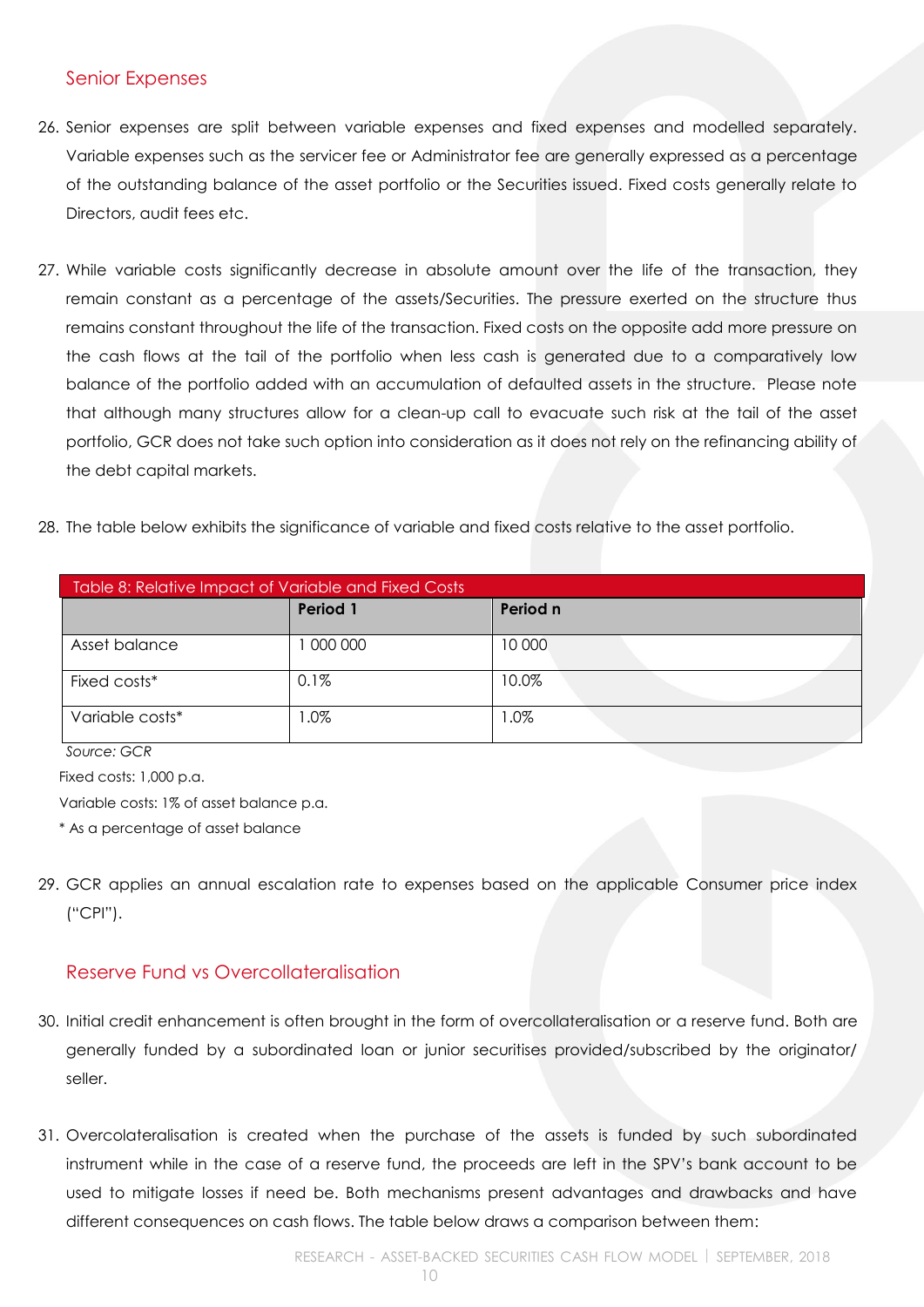| Table 9: Reserve Fund vs Overcollateralisation |                                       |                                        |  |
|------------------------------------------------|---------------------------------------|----------------------------------------|--|
|                                                | <b>Advantages</b>                     | <b>Drawbacks</b>                       |  |
| Reserve fund                                   | Does not yield defaults.              | Low return on cash.                    |  |
|                                                | Acts as liquidity reserve if need be. |                                        |  |
| Overcollateralisaton                           | Higher return than reserve fund.      | Invested in assets that yield default. |  |
|                                                | Creates excess spread.                | No source of liquidity/cash if needed. |  |

*Source: GCR*

# <span id="page-10-0"></span>Excess Spread Retention Mechanisms

- 32. The model also incorporates the most common mechanisms that allow the excess spread to be retained into the structure as opposed to being distributed back to the Seller. These cash-trapping mechanisms provide additional credit enhancement to the securities issued. Such mechanisms can be as follows:
	- Potential redemption amount definition. The definition of potential redemption amount ("PRA") is a key determinant of the amount of excess spread retained in the structure for the benefit of the Securities. It is generally defined as, amongst others, 'the sum of principal collections from the assets and either an aggregated amount of defaults or write-offs (losses)'. Such definition will determine the pace of amoritsation of the Securities in a pass-through structure as well as well as the way a Principal Deficiency Ledger ("PDL") is created. The definition of PRA must be chosen carefully as it can cause undue pressure in the structure. This is the case for instance where the PRA is defined in relation to defaults as opposed to losses and where the structure is in a revolving period and experiences high recoveries.
	- Arrears reserve. A reserve fund is often constituted from excess spread in the event of a deterioration of the performance of the assets. Typically, once an arrear-based trigger is breached, the available excess spread is trapped up to a certain percentage of the aggregated balance of assets that are non-performing.
	- Turbo redemption. Some transactions sometimes allow the securities to be "turbo-redeemed" in the event of an early amortisation. In such case, all available cash is allocated to the Securities as opposed to being used towards the payment of any other subordinated item in the priority of payments.

# <span id="page-10-1"></span>Other Enhancements

- 33. Structures offer additional enhancements to the securities in the event of a degradation of the cash flows or to maintain the statu quo of the transaction.
	- Deferral mechanism. Often, the priority of payments allows for the interest on the subordinated securities to be paid prior to the principal of the senior securities. This could be considered as a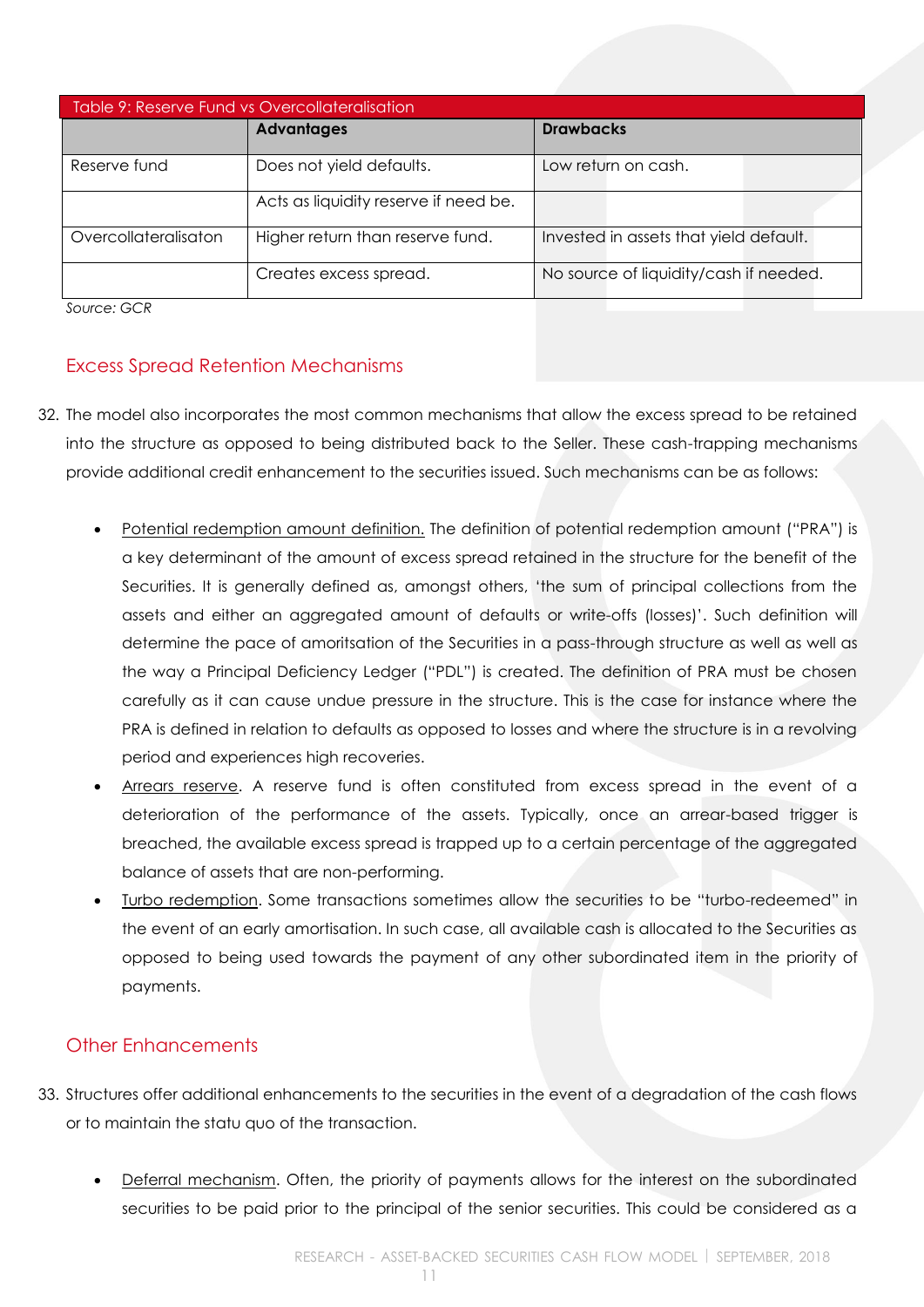partial subordination of the notes. However, these transactions typically include an interest deferral mechanism whereby the interest on the subordinated notes becomes subordinated to the principal payments of the senior notes in the event of losses incurring in the structure to the point that they exceed the outstanding balance of the subordinated notes.

 Pro rata vs sequential amortisation. Securitisation structures typically redeem the securities on a sequential basis based on their rank of seniority. However, some transactions allow to switch the debt sequential amortisation to a pro rata amortisation, thus disregarding the seniority of the securities. This is typically done when the transaction has demonstrated excellent performance overtime, meaning that no triggers were breached and additional credit enhancement has been built up. Pro rata amortisation has the advantage of maintaining the average cost of funding as opposed to a sequential amortisation whereby the average cost of funding increases as the senior notes (which normally yield the lowest coupon) are redeemed. On the other hand, a sequential amortisation mechanically increases the credit enhancement available to the securities while a pro rata amortisation "freezes" it. The table below illustrates the above statement.

| Table 10: Pro Rata vs Sequential Amortisation |                |     |           |                   |     |     |          |     |     |
|-----------------------------------------------|----------------|-----|-----------|-------------------|-----|-----|----------|-----|-----|
| <b>Class</b>                                  | <b>Initial</b> |     |           | <b>Sequential</b> |     |     | Pro rata |     |     |
|                                               | Amount         | IR% | $CE\%***$ | Amount            | IR% | CE% | Amount   | IR% | CE% |
| A                                             | 70             | 5   | 30        | 40                | 5   | 43  | 49       | 5   | 30  |
| B                                             | 20             | 8   | 10        | 20                | 8   | 14  | 14       | 8   | 10  |
| C                                             | 10             | 12  |           | 10                | 12  |     |          | 12  |     |
|                                               | 100            | 6.3 |           | 70                | 6.9 |     | 70       | 6.3 |     |

*Source: GCR*

\* IR = Interest rate

\*\* CE = Credit enhancement

#### <span id="page-11-0"></span>Cash Flow Modelling

#### <span id="page-11-1"></span>Cash Inflow Modelling

34. The cash flow model calculates the cash inflows using all of the abovementioned inputs. It is important to mention that Principal and Interest related cash flows are calculated and aggregated separately to allow adequate allocation of cash flows to the securities according to the PRA definition and Priority of payments.

#### <span id="page-11-2"></span>**Principal Collections**

35. Cash flows collected are modelled in sequential order. The model starts by applying the cumulative amount of defaults to the portfolio on every collection period using the relevant default vector. Arrears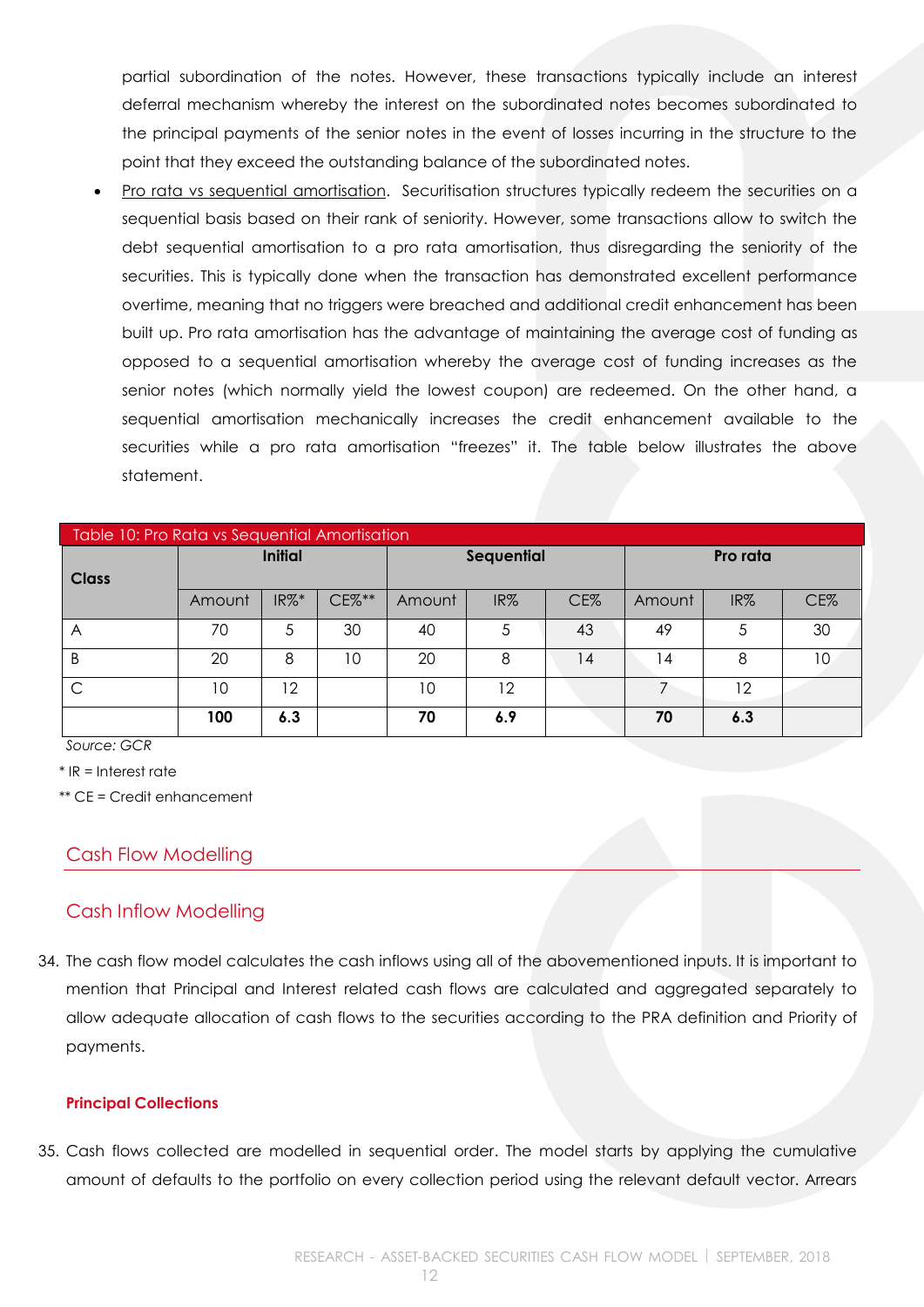are then added to the remaining balance as well as prepayments. The scheduled amounts of the portfolio are calculated last on the remaining balance.

36. Recoveries and resulting write-off are calculated from the amount of defaults occurring on each period using the relevant recovery timing.

#### <span id="page-12-0"></span>**Interest Collections**

- 37. Interest received on the asset portfolio is calculated using a weighted-average rate that is compressed as per the technique described earlier in this document. Interest is applied to the outstanding balance of the assets after application of defaults, arrears and prepayments.
- 38. The model also assumes interest recouped on recoveries and on rehabilitated arrears. Finally, the model incorporates the interest received on all the cash available in the SPV's transaction account.
- 39. The interest calculated will vary according to the interest rate stress applied on each collection period.

#### <span id="page-12-1"></span>**Revolving Period**

40. Typically GCR does not model the revolving period and assumes the structure to have entered into a preenforcement/amortising phase. The asset portfolio at the end of the revolving period is assumed to have the most conservative characteristics dictated by the portfolio covenants in place. In addition, GCR carefully considers any early amortisation triggers in place at inception of the transaction as they allow the start of the amortisation of the rated securities in the event of a notable degradation of the performance of the portfolio. Such triggers also allow the available credit enhancement to remain intact at the start of the amortisation period. For example, triggers can be linked to a dynamic arrears (delinquency) rate, a maximum cumulative default rate, a certain level of excess spread available in the transaction, an asset cover ratio etc. Where triggers are considered inadequate, these will be considered in analysing the expected loss of the transaction.

# <span id="page-12-2"></span>Cash Outflow Modelling and Results

- 41. The cash collected and generated on each collection period is allocated sequentially to each Secured creditor as per the priority of payments. The priority of payments creates a layer of credit enhancement materialised by the subordination of tranches of debt.
- 42. The model keeps track, amongst others, of the outstanding balance of the securities issued, any PDL created and the balance of the reserves compared to their required levels to activate any performancerelated trigger as per the transaction documents and to provide GCR with an insight on the severity of the assumptions under a rating scenario.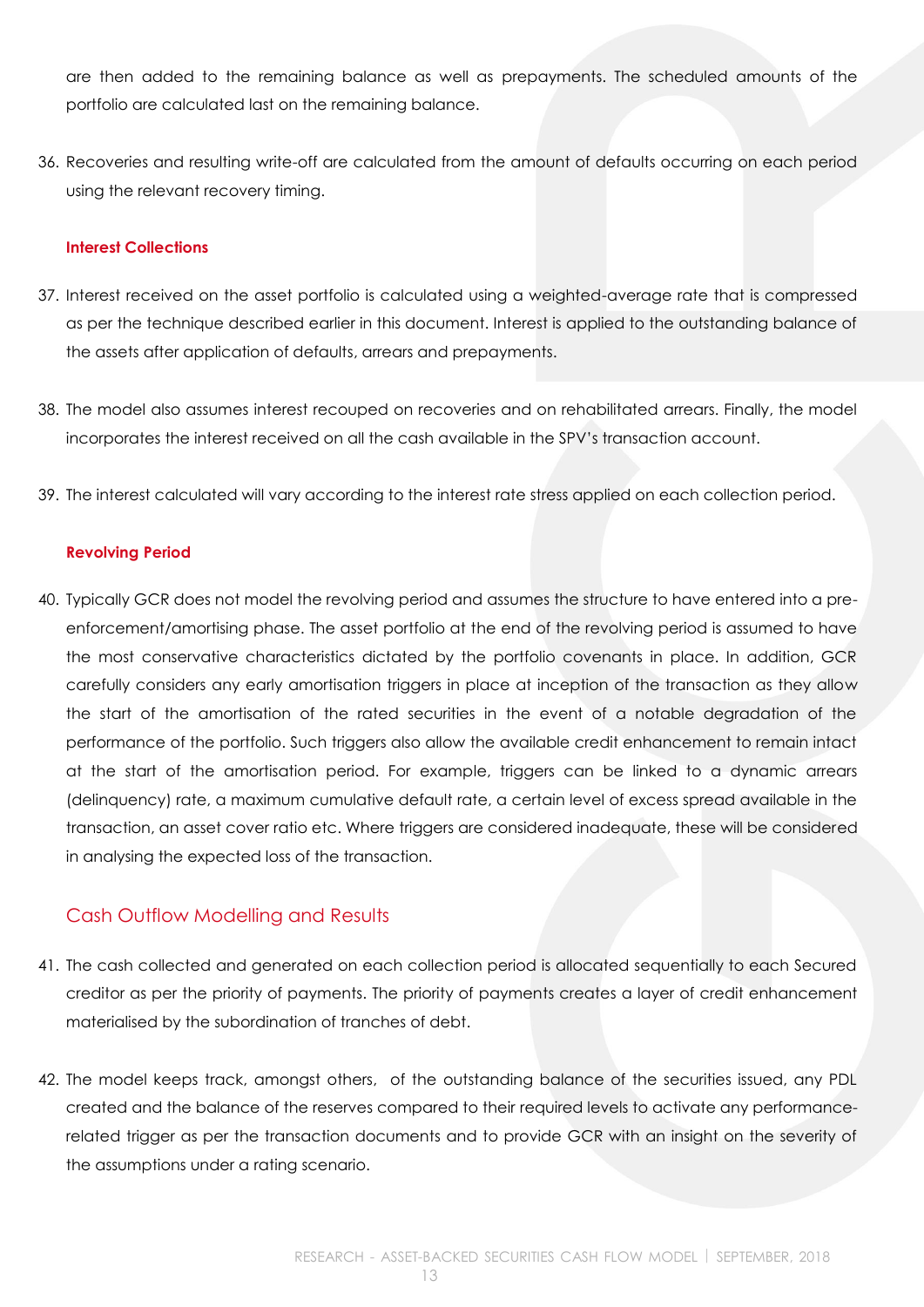43. The excess spread generated in the structure is used and/or released to the seller/originator as per the transaction documents.

# <span id="page-13-0"></span>Interpretation of Results

44. GCR's ABS cash flow model uses an algorithm to run a combination of different scenarios of default and recovery timing as well as prepayment and interest rate stresses within a given rating scenario. For a rating to be assigned to the Securities, the model must pass in each of the eighty-one (81) stress combinations.

| Table 11: Stress Combinations Run under a Given Rating Scenario |                            |                              |                           |
|-----------------------------------------------------------------|----------------------------|------------------------------|---------------------------|
|                                                                 | <b>Cumulative defaults</b> | <b>Cumulative recoveries</b> | <b>Annual prepayments</b> |
| Scenario 1                                                      | Front loaded               | Front loaded                 | High                      |
| Scenario 2                                                      | Stable                     | Stable                       | Mid                       |
| Scenario 3                                                      | <b>Back Loaded</b>         | <b>Back Loaded</b>           | Low                       |

*Source: GCR*

- 45. The model passes when the cash flows are sufficient to service the debt in a given rating scenario and stress combination and on a timely manner. Timeliness of cash flows is key to assigning a rating as ratings address the propensity of the SPV to service interest on the securities and to redeem them on either each payment date and/or by the legal final maturity date.
- 46. Finally, other requirements are automatically checked as each scenario is run such as the full allocation of defaults to the asset portfolio or the funding of the reserves to their required levels.
- 47. To assist the analyst in understanding the results, the model provides a snapshot of the cash flows generated and allocated overtime as well a summary of the excess spread available in the structure. In particular, the model shows to which extent the (positive) excess spread was used to absorb losses and how a negative excess spread situation impacted on the servicing of the debt.
- 48. Please note that the results of the cash flow model are used as a guideline by the Rating Agency in its rating process. On the basis of other relevant quantitative and qualitative factors in the contemplated transaction, GCR can deviate from the results of the model by requiring, for instance, a minimum credit enhancement to achieve a targeted rating.

#### <span id="page-13-1"></span>**Disclaimer**

49. Note that GCR is not a legal, tax or financial adviser and will only provide a credit opinion of the rated securities. For example, a rating does not cover a potential change in the applicable laws nor can it be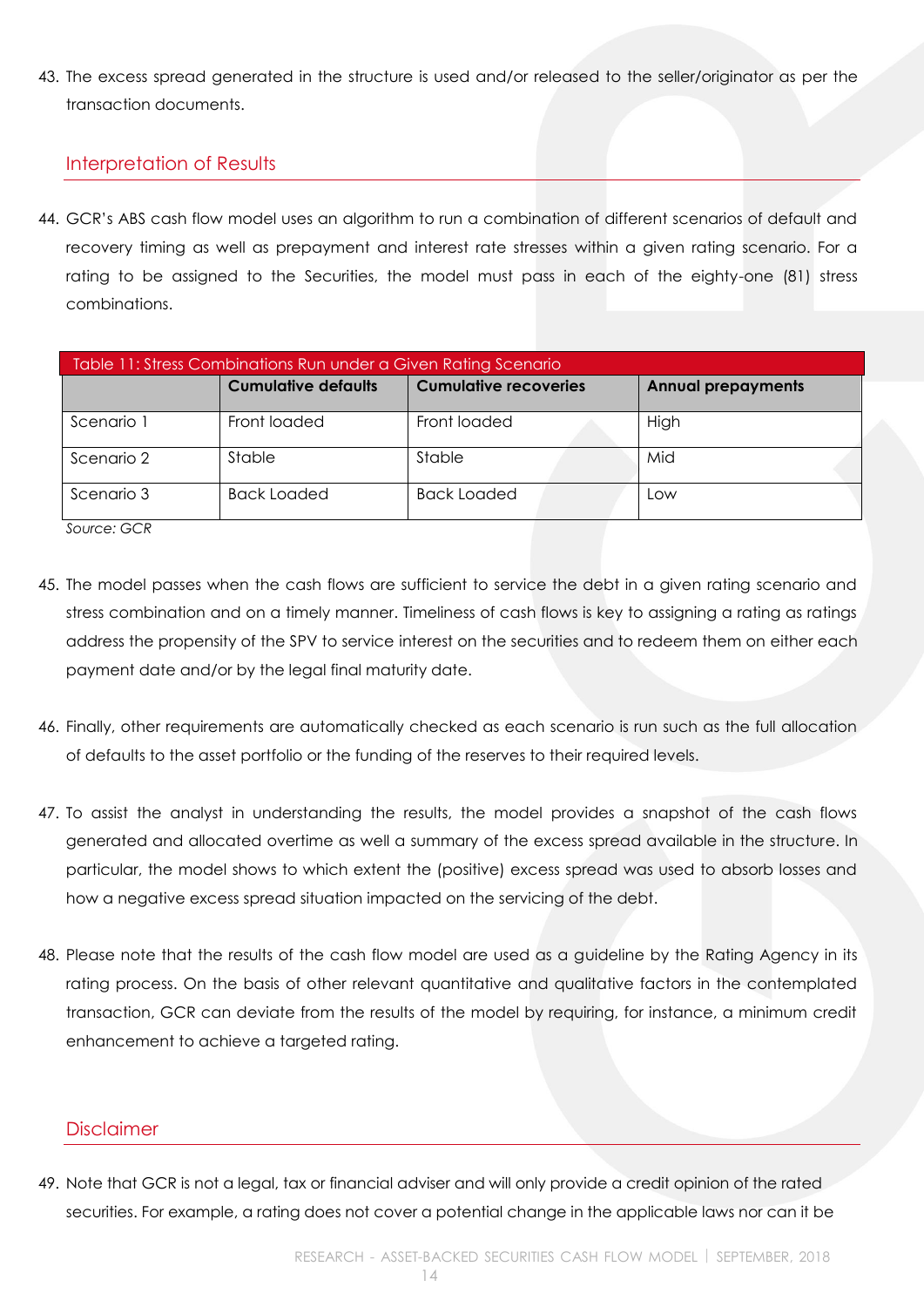regarded as an audit. Moreover, GCR is not a party to the transaction documents nor does it provide legal, tax or structuring advice.

# <span id="page-14-0"></span>Analytical Contacts

yohan@GCRratings.com +27 11 784 1771

Yohan Assous Sector head: Structured Finance Ratings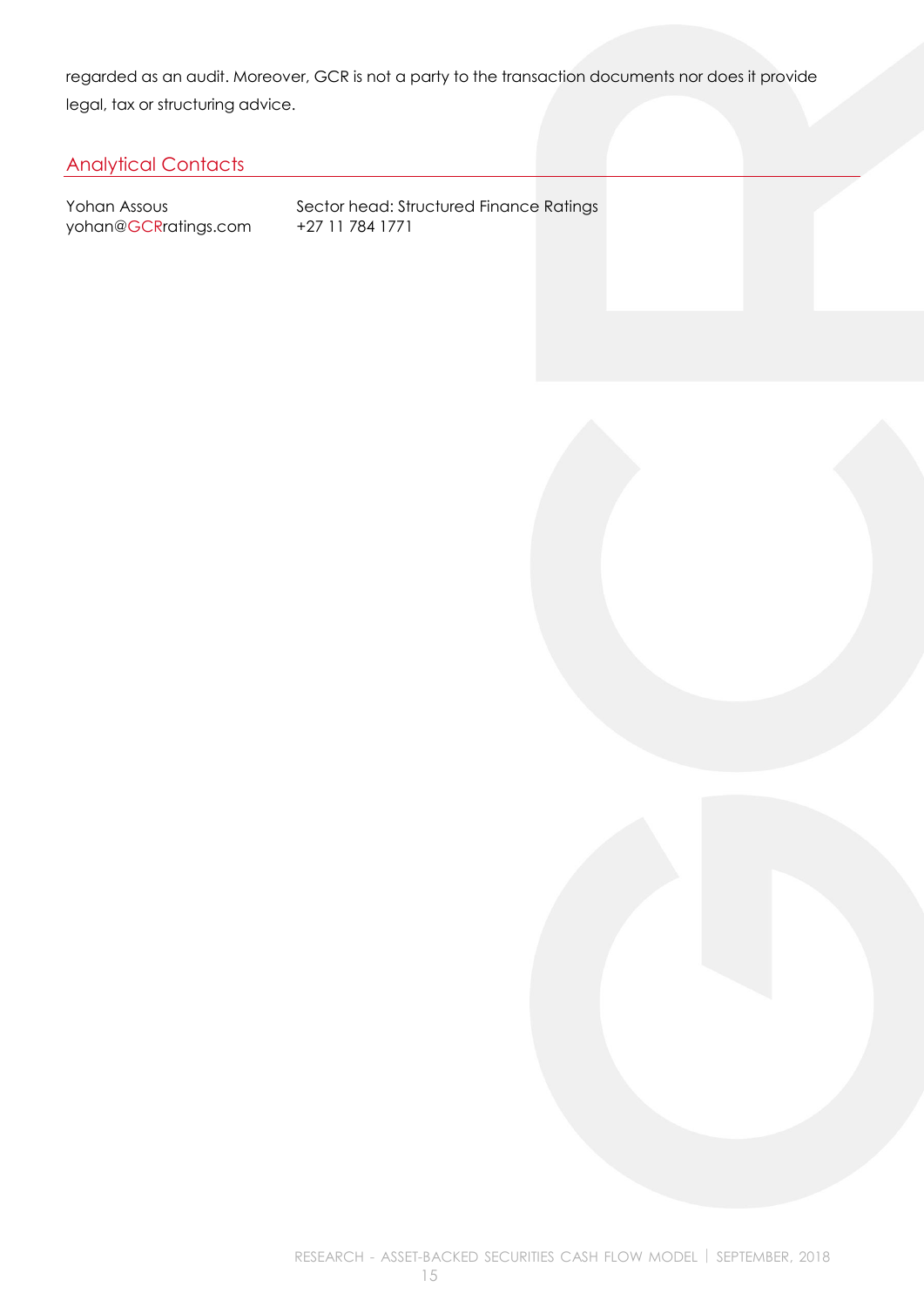# <span id="page-15-0"></span>GLOSSARY OF TERMS/ACRONYMS

| Administrator         | A transaction appointed agent responsible for the managing of a Conduit or a Special Purpose Vehicle. The responsibilities        |
|-----------------------|-----------------------------------------------------------------------------------------------------------------------------------|
|                       | may include maintaining the bank accounts, making payments and monitoring the transaction performance.                            |
| Advance               | A lending term, to transfer funds from the creditor to the debtor.                                                                |
| Agent                 | An agreement where one party (agent) concludes a juristic act on behalf of the other (principal). The agent undertakes to         |
|                       | perform a task or mandate on behalf of the principal.                                                                             |
|                       | From a liability perspective, the paying off of debt in a series of installments over a period of time. From an asset             |
| Amortisation          | perspective, the spreading of capital expenses for intangible assets over a specific period of time (usually over the asset's     |
|                       | useful life).                                                                                                                     |
| Arrears               | General term for non-performing obligations, i.e. obligations that are overdue.                                                   |
| Asset                 | An item with economic value that an entity owns or controls.                                                                      |
| Bond                  | A long term debt instrument issued by either: a company, institution or the government to raise funds.                            |
| Borrower              | The party indebted or the person making repayments for its borrowings.                                                            |
| Call Option           | A provision that allows an Issuer the right, not the obligation, to repurchase a security before its maturity at an agreed        |
|                       | price. The seller has the obligation to sell the security if the call option holder exercises the option.                         |
| Capital               | The sum of money that is used to generate proceeds.                                                                               |
| Cash Flow             | A financial term for monetary changes in operations, investing and financing activities.                                          |
| Collateral            | An asset pledged as security in event of default.                                                                                 |
| Commingling           | The mixing of various transaction parties' funds in an account.                                                                   |
| Coupon                | Interest payment on a security.                                                                                                   |
|                       | A provision that is indicative of performance. Covenants are either positive or negative. Positive covenants are activities       |
| Covenant              | that the borrower commits to, typically in its normal course of business. Negative covenants are certain limits and               |
|                       | restrictions on the borrowers' activities.                                                                                        |
| Credit                | A contractual agreement in which a borrower receives something of value now, and agrees to repay the lender at some               |
|                       | date in the future, generally with interest. The term also refers to the borrowing capacity of an individual or company           |
|                       | Limited protection to a transaction against losses arising from the assets. The credit enhancement can be either internal or      |
| Credit<br>Enhancement | external. Internal credit enhancement may include: Subordination; over-collateralisation; excess spread; security package;        |
|                       | arrears reserve; reserve fund and hedging. External credit enhancement may include: Guarantees; Letters of Credit and<br>hedging. |
|                       | An opinion regarding the creditworthiness of an entity, a security or financial instrument, or an issuer of securities or         |
| Credit Rating         | financial instruments, using an established and defined ranking system of rating categories.                                      |
|                       | The probability or likelihood that a borrower or issuer will not meet its debt obligations. Credit Risk can further be separated  |
| Credit Risk           | between current credit risk (immediate) and potential credit risk (deferred).                                                     |
| Debt                  | An obligation to repay a sum of money.                                                                                            |
| Debt Sponsor          | Usually as Investment bank that brings a transaction to the capital markets, similar to an Arranger.                              |
|                       | A default occurs when: 1.) The Borrower is unable to repay its debt obligations in full; 2.) A credit-loss event such as charge-  |
|                       | off, specific provision or distressed restructuring involving the forgiveness or postponement of obligations; 3.) The borrower is |
| Default               | past due more than X days on any debt obligations as defined in the transaction documents; 4.) The obligor has filed for          |
|                       | bankruptcy or similar protection from creditors.                                                                                  |
| Desktop               | An assessment of the property value, with the value being compared to similar properties in the area.                             |
|                       | The assignment of a lower credit rating to a corporate, sovereign of debt instrument by a credit rating agency. Opposite          |
| Downgrade             | of upgrade.                                                                                                                       |
| Enforcement           | To make sure people do what is required by a law or rule et cetera.                                                               |
| Environment           | The surroundings or conditions in which an entity operates (Economic, Financial, Natural).                                        |
|                       | The net weighted average interest rate receivable on a pool of assets being greater than the weighted average interest            |
| <b>Excess Spread</b>  | rate payable for the debt securities.                                                                                             |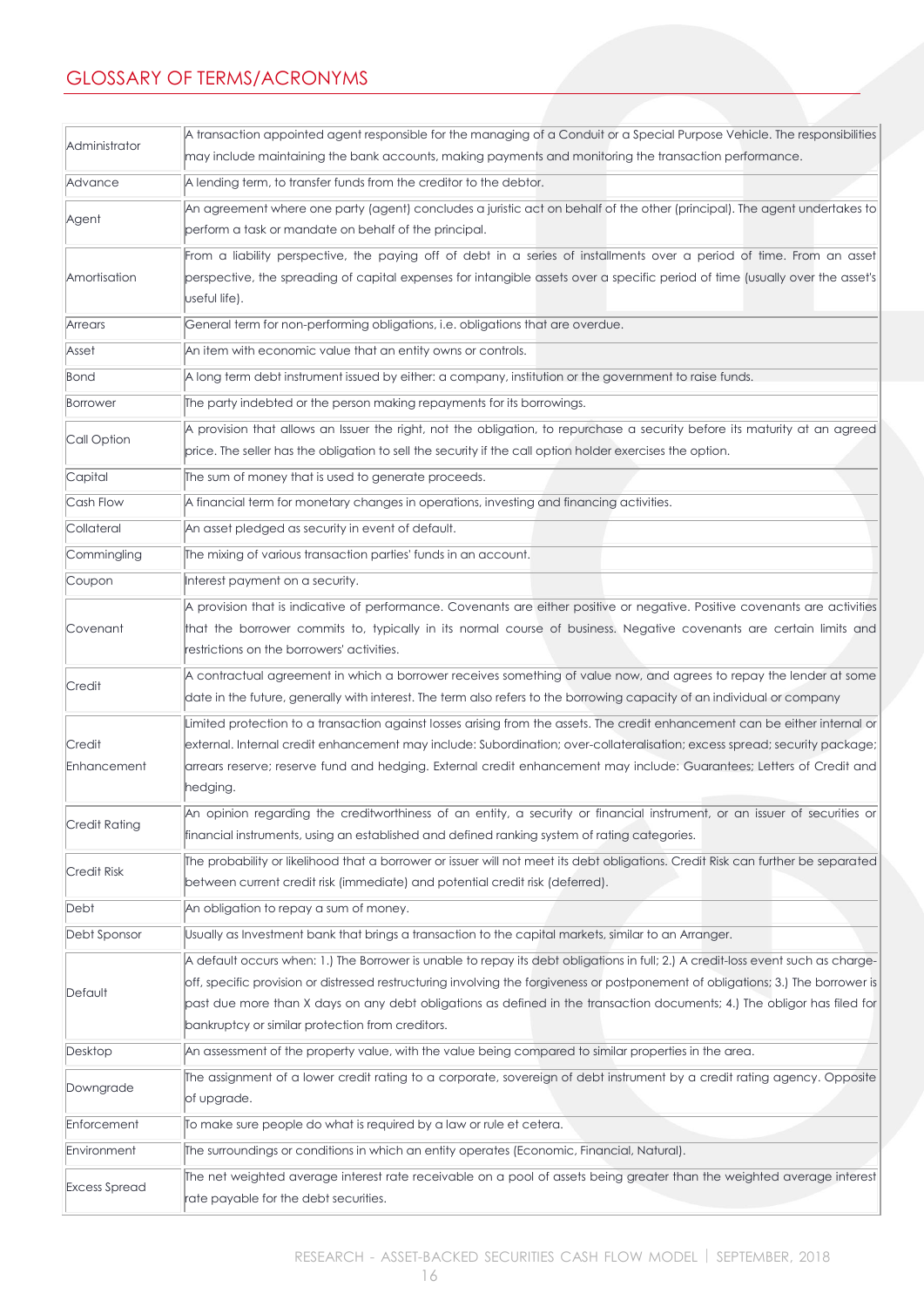| Guarantee             | An undertaking for performance of another's obligations in event of default.                                                                             |
|-----------------------|----------------------------------------------------------------------------------------------------------------------------------------------------------|
| Guaranteed            | A contract that guarantees the principal and interest repayment over a period of time. Typically GIC are used in relation                                |
| Investment            | to a bank account.                                                                                                                                       |
| Contract              |                                                                                                                                                          |
| Income                | Money received, especially on a regular basis, for work or through investments.                                                                          |
| Index                 | An assessment of the property value, with the value being compared to similar properties in the area.                                                    |
| Issuer                | The party indebted or the person making repayments for its borrowings.                                                                                   |
| Junior                | A security that has a lower repayment priority than senior securities.                                                                                   |
| Liability             | All financial claims, debts or potential losses incurred by an individual or an organisation.                                                            |
| Liquidity             | The ability to repay short-term obligations or short-term availability of liquid assets to a market or entity.                                           |
|                       | The risk that a company may not be able to meet its financial obligations or other operational cash requirements due to                                  |
| Liquidity Risk        | an inability to timeously realise cash from its assets. Regarding securities, the risk that a financial instrument cannot be                             |
|                       | traded at its market price due to the size, structure or efficiency of the market.                                                                       |
|                       | A sum of money borrowed by a debtor that is expected to be paid back with interest to the creditor. A debt instrument                                    |
|                       | where immovable property is the collateral for the loan. A mortgage gives the lender a right to take possession of the                                   |
| Loan                  | property if the borrower fails to repay the loan. Registration is a prerequisite for the existence of any mortgage loan. A                               |
|                       | mortgage can be registered over either a corporeal or incorporeal property, even if it does not belong to the mortgagee.<br>Also called a Mortgage bond. |
|                       |                                                                                                                                                          |
| Loss                  | A tangible or intangible, financial or non-financial loss of economic value.                                                                             |
| Market                | An assessment of the property value, with the value being compared to similar properties in the area.                                                    |
| Obligation            | The title given to the legal relationship that exists between parties to an agreement when they acquire personal rights                                  |
|                       | against each other for entitlement to perform.                                                                                                           |
| Option                | Either a call or a put option. A call option gives the holder the right to buy assets at an agreed price on or before a                                  |
|                       | particular date. A put option gives the holder the right to sell assets at an agreed price on or before a particular date.                               |
| Origination           | A process of creating assets.                                                                                                                            |
| Originator            | An entity that created assets and hold on balance sheet for securitisation purposes.                                                                     |
| Owner Trust           | Owner of a securitisation vehicle that acts in the best interest of the Noteholders.                                                                     |
| Payment Date          | The date on which the payment of a coupon is made.                                                                                                       |
| Prepayment            | Early or excess repayment of an obligation. Partial or full prepayment of the outstanding loan amount.                                                   |
| Prepayment Rate       | The rate of prepayment in relation to the pool of obligations. Also called prepayment speed.                                                             |
| Principal             | The total amount borrowed or lent, e.g. the face value of a bond, excluding interest.                                                                    |
| Private               | An issuance of securities without market participation, however, with a select few investors. Placed on a private basis and                              |
|                       | not in the open market.                                                                                                                                  |
| Property              | Movable or immovable asset.                                                                                                                              |
| Provision             | An amount set aside for expected losses to be incurred by a creditor.                                                                                    |
|                       | A Rating Outlook indicates the potential direction of a rated entity's rating over the medium term, typically one to two                                 |
| <b>Rating Outlook</b> | years. An outlook may be defined as: 'Stable' (nothing to suggest that the rating will change), 'Positive' (the rating symbol                            |
|                       | may be raised), 'Negative' (the rating symbol may be lowered) or 'Evolving' (the rating symbol may be raised or lowered).                                |
| Recovery              | The action or process of regaining possession or control of something lost. To recoup losses.                                                            |
|                       | Payment made to honour obligations in regards to a credit agreement in the following credited order: 3.) Satisfy the due                                 |
| Repayment             | or unpaid interest charges; 4.) Satisfy the due or unpaid fees or charges; and 5.) To reduce the amount of the principal                                 |
|                       | debt.                                                                                                                                                    |
| Reserves              | A portion of funds allocated for an eventuality.                                                                                                         |
| Seasoning             | The age of an asset, the time period passed since origination.                                                                                           |
| Securities            | Various instruments used in the capital market to raise funds.                                                                                           |
| Securitisation        | Is a process of repackaging portfolios of cash-flow producing financial instruments into securities for sale to third parties.                           |
| Security              | An asset deposited or pledged as a guarantee of the fulfilment of an undertaking or the repayment of a loan, to be                                       |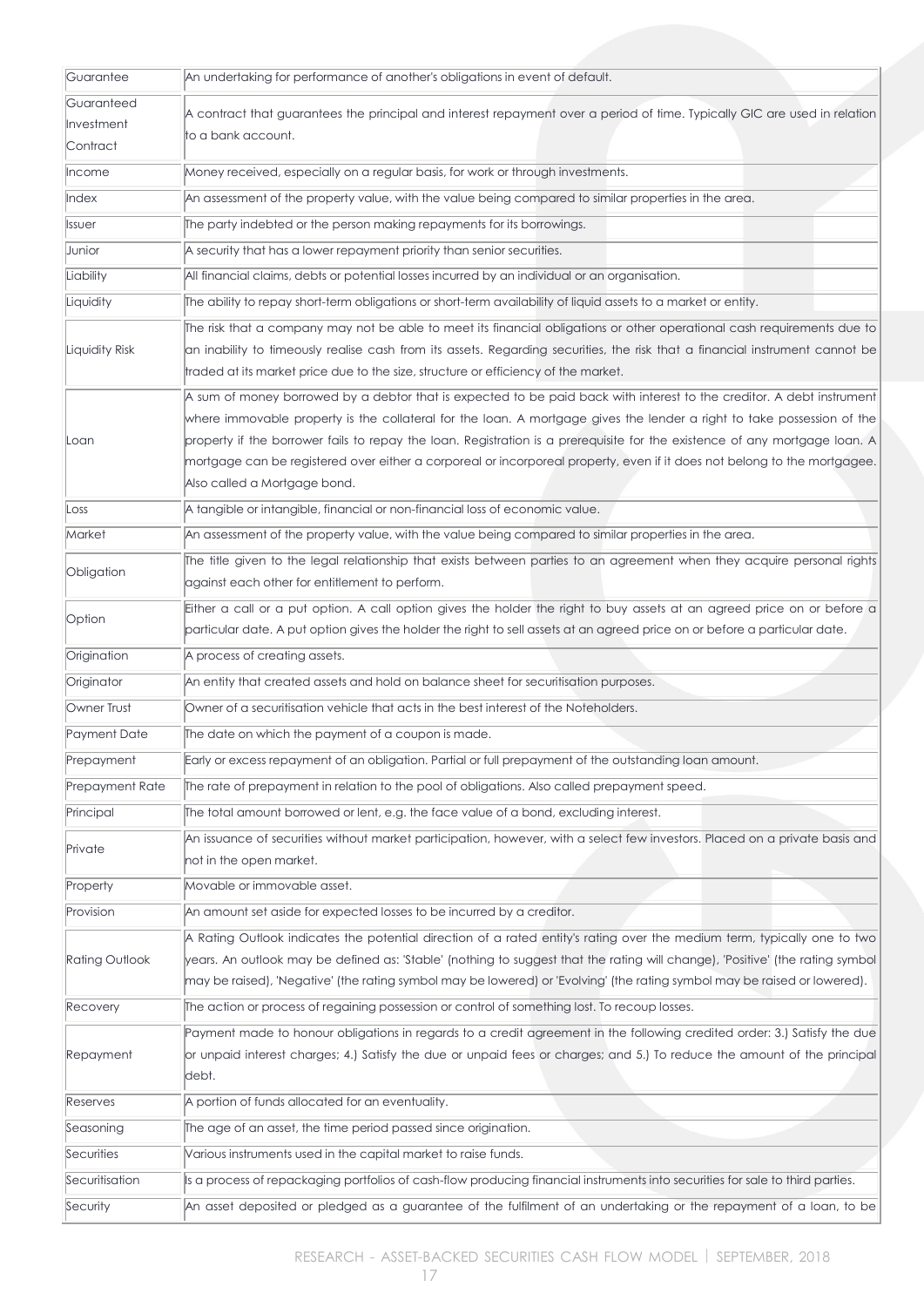|                         | forfeited in case of default.                                                                                                                                                                                                                                                                     |  |  |
|-------------------------|---------------------------------------------------------------------------------------------------------------------------------------------------------------------------------------------------------------------------------------------------------------------------------------------------|--|--|
| Senior                  | A security that has a higher repayment priority than junior securities.                                                                                                                                                                                                                           |  |  |
| Servicer                | A transaction appointed agent that performs the servicing of mortgage loans, loan or obligations.                                                                                                                                                                                                 |  |  |
| Shareholder             | An individual, entity or financial institution that holds shares or stock in an organisation or company.                                                                                                                                                                                          |  |  |
| Spread                  | The interest rate that is paid in addition to the reference rate for debt securities.                                                                                                                                                                                                             |  |  |
| <b>Stock Code</b>       | A unique code allocated to a publicly listed security.                                                                                                                                                                                                                                            |  |  |
| Structured Finance      | A method of raising funds in the capital markets. A Structured Finance transaction is established to accomplish certain<br>funding objectives whist reducing risk.                                                                                                                                |  |  |
| Subordinated Loan       | A loan typically given by the Issuer to the securitisation vehicle that is more junior than a junior tranche.                                                                                                                                                                                     |  |  |
| Surveillance            | Process of monitoring a transaction according to triggers, covenants and key performance indicators.                                                                                                                                                                                              |  |  |
| Timely Payment          | The principal debt, interest, fees and expenses being repaid promptly in accordance with the contractual obligation.                                                                                                                                                                              |  |  |
| Tranche                 | In a structured finance, a slice or portion of debt securities offered that is structured or grouped to resemble the same<br>degree of risk associated with the underlying asset or with a similar degree of risk. A junior tranche has a higher degree of<br>default risk than a senior tranche. |  |  |
| Transaction             | A transaction that enables an Issuer to issue debt securities in the capital markets. A debt issuance programme that allows<br>an Issuer the continued and flexible issuance of several types of securities in accordance with the programme terms and<br>conditions.                             |  |  |
| Trust                   | A third party that acts in the best interest of another party, according to the trust deed, usually the investors. Owner of a<br>securitisation vehicle that acts in the best interest of the Noteholders.                                                                                        |  |  |
| Trustee                 | A third party that acts in the best interest of another party, according to the trust deed, usually the investors. Owner of a<br>securitisation vehicle that acts in the best interest of the Noteholders.                                                                                        |  |  |
| Ultimate Payment        | A measure of the principal debt, interest, fees and expenses being repaid over a period of time determined by recoveries.                                                                                                                                                                         |  |  |
| Valuation               | An assessment of the property value, with the value being compared to similar properties in the area.                                                                                                                                                                                             |  |  |
| Waterfall               | In securitisation, the order in which the cash flows are allocated to the transaction parties.                                                                                                                                                                                                    |  |  |
| Weighted                | The weight that a single obligation has in relation to the aggregated pool of obligations. For example, a single mortgage<br>principal balance divided by the aggregated mortgage pool principal balance.                                                                                         |  |  |
| <b>Weighted Average</b> | An average resulting from the multiplication of each component by a factor reflecting its importance or, relative size to a<br>pool of assets or liabilities.                                                                                                                                     |  |  |